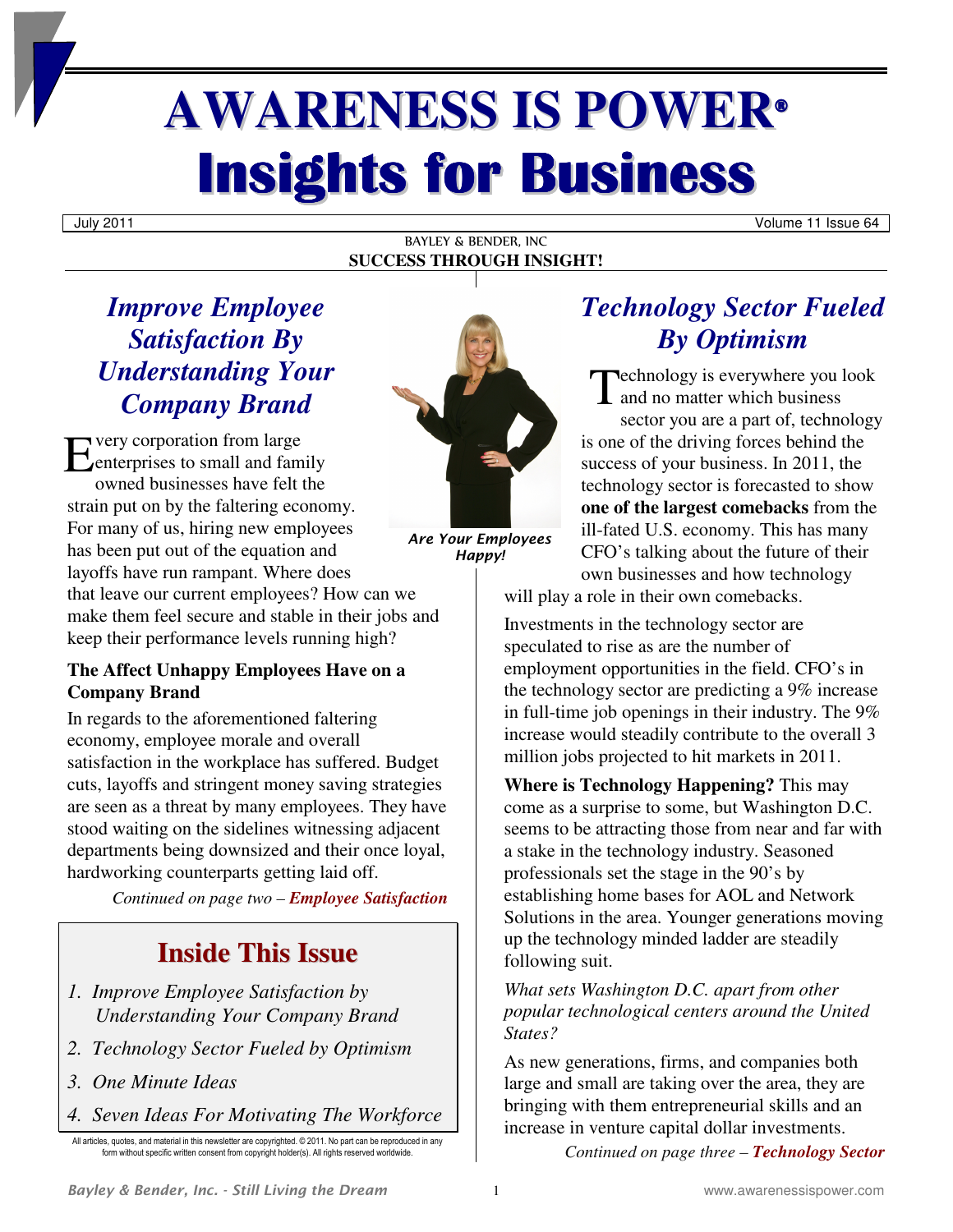#### *Continued from page one – Employee Satisfaction*

This leaves them feeling unappreciated and undervalued. Not feeling valued and feeling underappreciated leads to a decline in performance and productivity. This can spell disaster for your company.

It is imperative to maintain a healthy employer brand throughout any hardship, not only economic. When it comes time to begin hiring new employees, a poor employer brand name can lead to insufficient numbers of applicants and in turn under trained and unqualified persons of interest being hired. In addition, the once loyal and valued employees who feel they have been abused and mistreated may be preparing to find jobs elsewhere. You have spent time, money and other valuable resources training your employees. Do you really want your hard work to be the result of your competitors gaining an advantage from your employees?

## **Improving Your Employer Brand Name**

There is good news amidst the economic

recovery and wavering employer brands. You can improve your brand at any time. When implementing a course of action, it is of utmost importance to consider why someone would want to work for your company. Take steps to ensure your company is attracting the right candidates for employment and give them a reason to want to work for you.

There is never a time to forget about the employees that have already become instrumental members of your team. Stay focused on their values and what attracted them to your company in the first place. Show them they are appreciated and reward them for their hard work and company loyalty. Rewarding employees in a way that is of *value to them* is a substantial motivating factor. Without motivation, performance and the willingness to put forth their strongest and best efforts at work will dissipate. To achieve the ultimate employer brand, make sure your employees are proud to work for you by keeping the company's values on the same track as your employees.

#### **Measure Your Brand**

Before you can implement a strategy to improve your company brand, you must fully grasp what your brand is



lacking. Where and why is your brand suffering? Where does your brand stand?

- **- Conduct an employee satisfaction survey:**  Satisfied employees means your company brand is in tip top shape. Dissatisfied employees mean your company brand needs serious attention and fixing.
- **- Remember an employer brand needs constant attention:** Not all employees are going to be satisfied 100% of the time. Your company must constantly implement new ways to keep its employees happy and do so in a consistent manner.
- **- Learn where to focus your efforts**: A competent survey will tell you what your employee's value the most. This is an effective means of showing you where to make improvements to your brand and where to focus your efforts.

If your employer brand is suffering then do something about it. It is never too late to turn things around. Make a strong and honest effort to show your employees you value and appreciate them.  $\blacklozenge$ 

~ Written for us by our associate Gary Sorrell, Sorrell Associates, LLC. Copyright protected worldwide. All rights reserved.



The Internet Archive is a nonprofit digital Internet library offering free

universal access to books, movies & music, and over 150 billion archived web pages.

The Internet Archive includes texts, audio, moving images, and software as well as archived web pages, and provides specialized services for



adaptive reading and information access for the blind and other persons with disabilities.

#### Check it out at www.archive.org

| View my profile on | Find me on      |  |
|--------------------|-----------------|--|
| Linked <b>in</b>   | <b>Facebook</b> |  |
|                    |                 |  |

*Continued on next column –* 

our Brand Employer Branding

*Bayley & Bender, Inc. - Still Living the Dream* 2 www.awarenessispower.com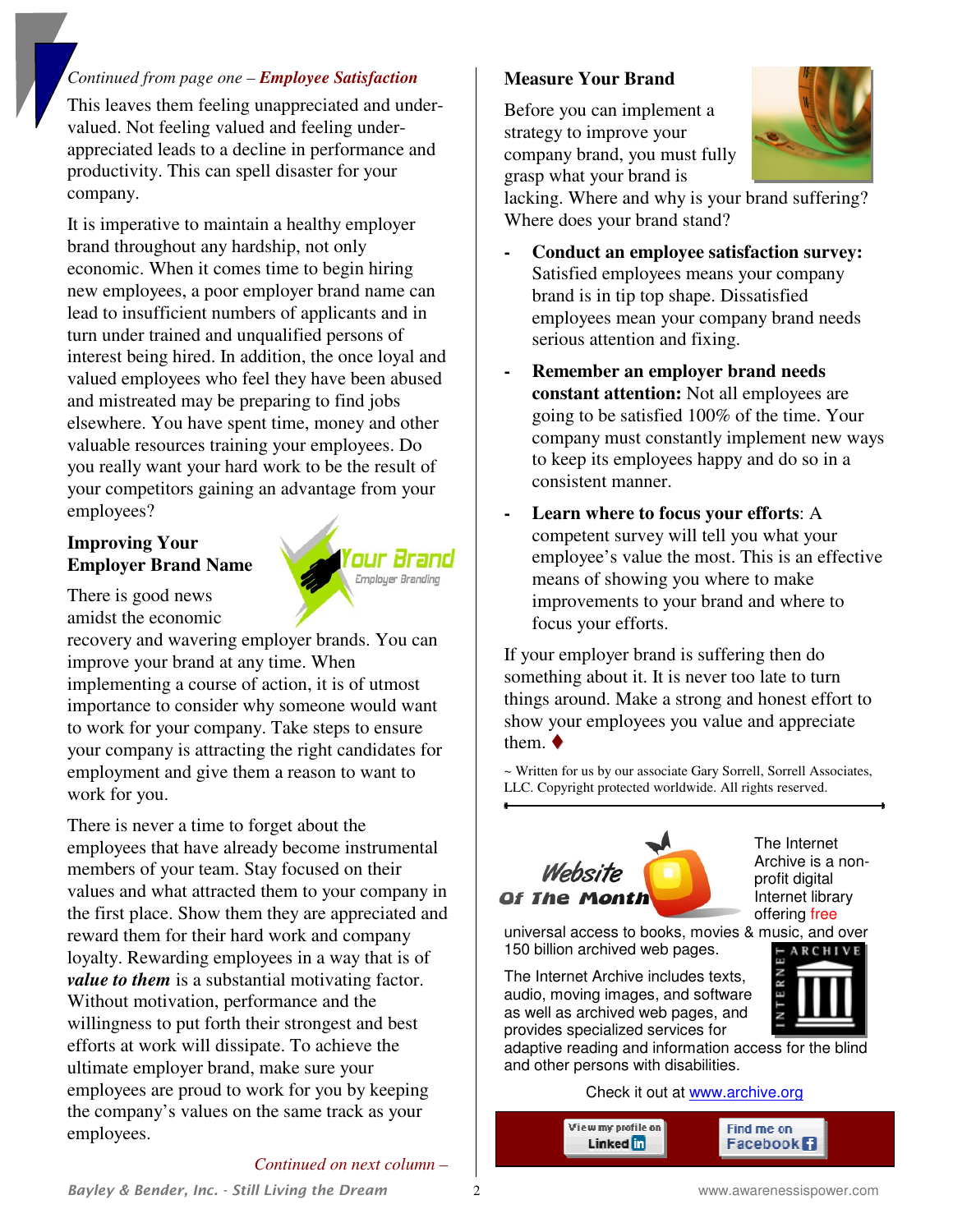### *Continued from page one – Technology Sector*

Five major components are turning Washington D.C. into the heart of technology based companies.

- *Ranked 8th in the nation when it comes to venture capital dollars being invested.*
- *Ranked 6th in the nation when it comes to venture capital dollars being invested in Information Technology.*
- *Experts in technology including developers and engineers call Washington D.C. home. Many technological experts migrated to the area to develop and test different technological products for the United States military. Many have chosen to remain in the area and branch out in both the private and public sectors.*
- *Employment is on the rise in the area. Job seekers are flocking to the area and are finding employment opportunities that are not available elsewhere.*
- *Visibility is greater in the D.C. area then in other large hubs like New York and Chicago. Businesses are receiving more exposure and are being rewarded financially by investors supplying dollars and the media providing a spotlight to get these businesses noticed.*

**A Spike in Salary –** For years, recent college grads have struggled to find employment upon emerging from college with a four year degree. Many businesses were not hiring and if they were, they were not offering a substantial salary.



College graduates entering into the field of

technology now have something to look forward too, especially those with engineering degrees in their pockets. According to the National Association of Colleges and Employers (NACE) who conducted a survey amongst employers, the average job salary being offered to college graduates is on the rise. Starting salaries are expected to average about \$50,034 which is up 3.5% from 2010.

The average beginning salary being offered for electrical engineers starts around \$61, 690. In comparison to last year, the average salary jumped 4.4%. It has been proposed that a 3.8% spike in mechanical engineers will be hired this year as opposed to last and with an average starting salary at around \$60,598.

**What This All Means –** Even amidst a still shaky economy, businesses are expected to recover. Employers are continuing to visibly show their optimism for a comeback in 2011 in the technology sector by expanding their businesses, creating more jobs and hiring additional employees. Investors have jumped onboard the bandwagon and are slowly but surely beginning to reinvest money in the industry.

~ Written for us by our associate Gary Sorrell, Sorrell Associates, LLC. Copyright protected worldwide. All rights reserved.



## **Behaviors For Success**

Busy professionals, with a strong desire to achieve, sometimes even fall into slumps which can destroy creative drive. Do your best to avoid these slumps by accepting that you cannot do everything. Delegate responsibilities to others qualified to perform the task. They should share your goals for success.

- **Be a lifetime learner –** Don't assume you've learned all you need to know. Have a plan for personal growth and work on challenging goals in all areas of your life.
- **Be proactive –** Solve problems before they occur. Carefully plan procedures to prevent problems and proper handling in the event they do happen.
- **Communicate your goals –** And let others know how they can help you achieve them. Listen carefully to information they provide you.

*"The best way to escape from a problem is to solve it." ~ Alan Saporta*

Don't miss next month's issue. Subscribe now!

#### AWARENESS IS POWER®  *Insights for Business*

2024 Powder Mill Rd Silver Spring, MD 20903

> Tel: 301-439-8317 E-mail: aip@awarenessispower.com

Visit Our Web Site at: www.awarenessispower.com

12 Issues For Only \$97